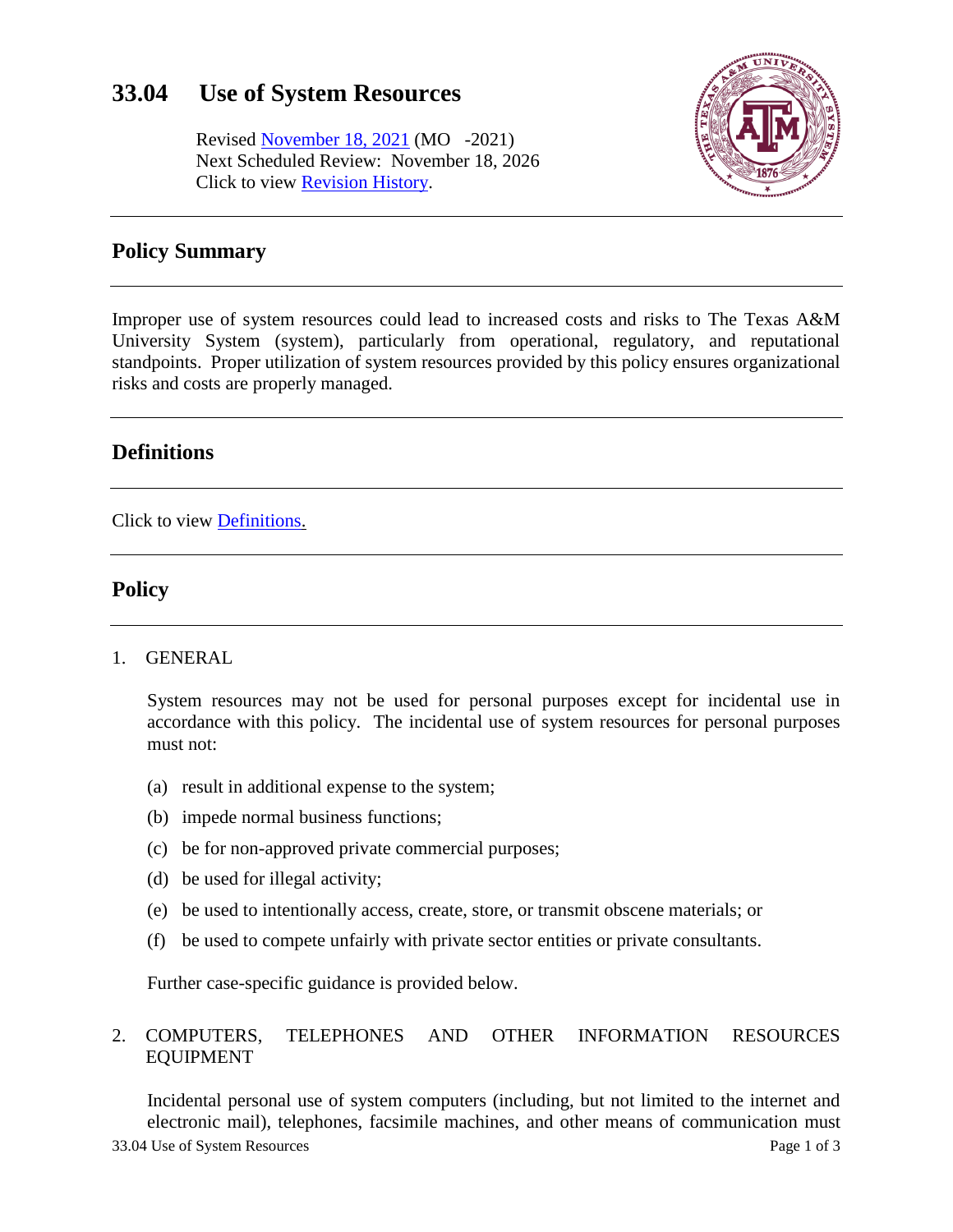meet the requirements of Section 1 of this policy and must not unduly interfere with a system employee's assigned responsibilities or the normal functioning of an office. The use of system telecommunication, email, and internet services for any illegal activity or to intentionally access, create, store or transmit obscene materials, as defined in Texas Penal Code Section 43.21 (other than in the course of academic research), is strictly prohibited regardless of whether or not it results in an additional charge to the state.

#### 3. SYSTEM VEHICLES

A system employee must not use any vehicle owned by the system for any purpose other than official business of the system. Employees may not use such vehicles in connection with any political campaign or for any personal or recreational activity; however, a vehicle may be driven to an employee's home and retained overnight on specific occasions when doing so allows the employee to effect significant time or cost savings or meet a specific out-of-town appointment to conduct system business.

#### 4. CREDITS CARDS, PROCUREMENT CARDS, PETTY CASH, WORKING FUNDS, AND CENTRALLY-BILLED ACCOUNTS

A system employee must not use system credit cards, procurement cards, petty cash, working funds, or centrally-billed accounts for any purpose other than official business of the system. Employees may not use such accounts in connection with any political campaign or for any personal activity. An employee may use a state credit card to charge for items that, while they qualify as official business, are not fully reimbursable under state and/or system guidelines for reimbursement. An example would be a state hotel rate that exceeds the state rate. While such an expenditure may not be fully-reimbursable by the member, charging the full amount to a credit card or procurement card would be appropriate, even if the member will not reimburse the entire expenditure, so long as the expenditure is a valid business expenditure.

#### 5. OTHER SYSTEM RESOURCES

A system employee must not entrust state property or resources to any state official or employee or to anyone else to be used for other than state purposes. System employees must not use system equipment, property, or resources for their own benefit unless:

- (a) it also benefits the system and has been approved by the chancellor or designee(s) in advance and suitable arrangements have been made in advance for payment of the agreed upon value for use of such property or resources; or
- (b) the property or resource consists of books from the library, recreational facilities and other such items of well-established usage that are authorized for such use by the chief executive officer of the system member concerned.

### **Related Statutes, Policies, or Requirements**

[Texas Ethics Commission Advisory Opinion No. 134 \(1993\)](https://www.ethics.state.tx.us/opinions/partI/134.html)